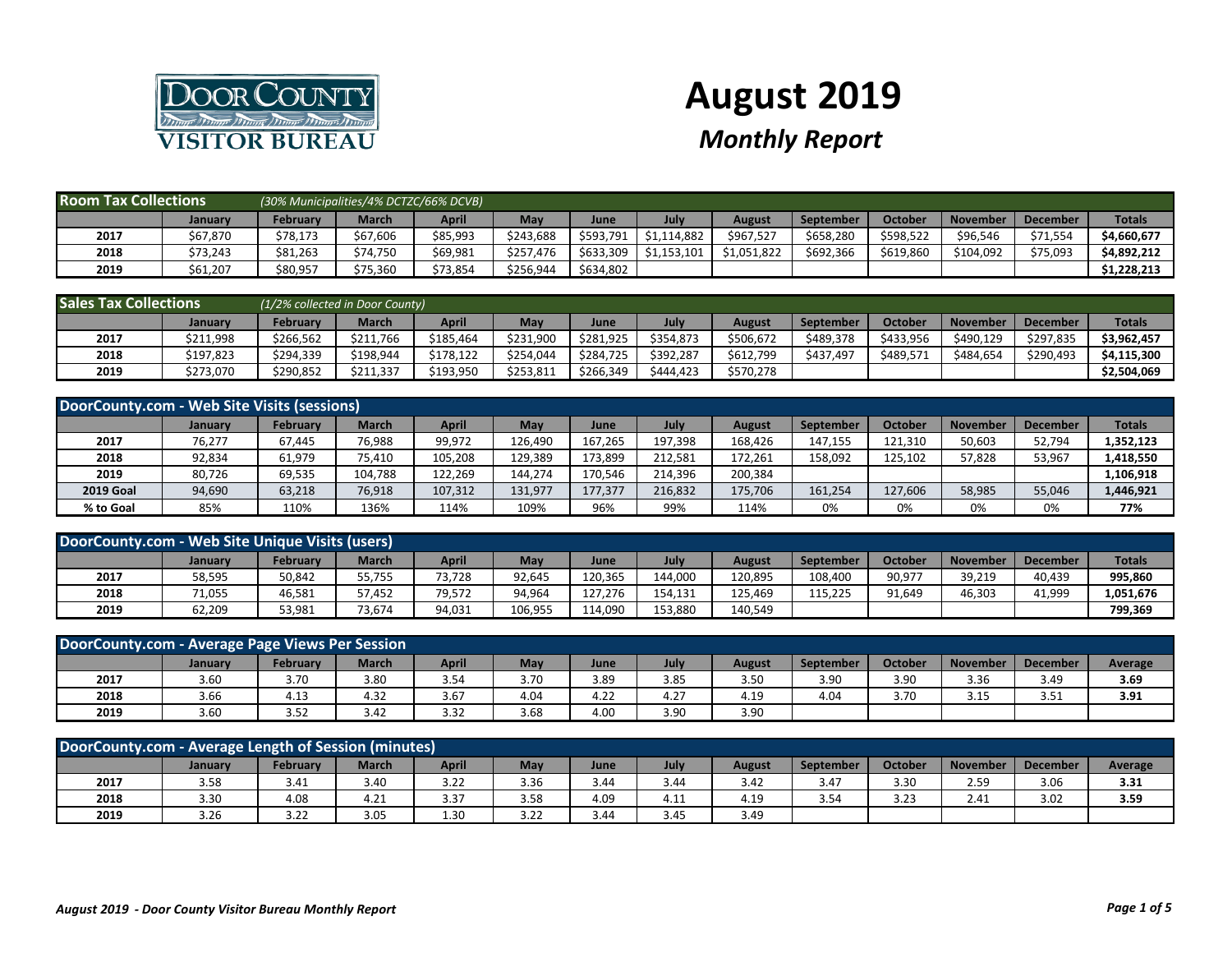| DoorCounty.com - Mobile Web Site Useage                     |                |                 |              |              |                                  |                    |           |               |           |                |                                 |                 |                    |
|-------------------------------------------------------------|----------------|-----------------|--------------|--------------|----------------------------------|--------------------|-----------|---------------|-----------|----------------|---------------------------------|-----------------|--------------------|
|                                                             | January        | <b>February</b> | <b>March</b> | <b>April</b> | May                              | June               | July      | <b>August</b> | September | <b>October</b> | <b>November</b>                 | <b>December</b> | <b>Totals</b>      |
| 2017                                                        | 38,705         | 35,937          | 29,911       | 57,049       | 51,721                           | 95,896             | 102,656   | 102,829       | 90,935    | 77,295         | 30,030                          | 32,231          | 745,195            |
| 2018                                                        | 42,449         | 26,734          | 29,564       | 50,331       | 57,122                           | 75,947             | 135,381   | 75,179        | 72,968    | 77,992         | 26,668                          | 32,257          | 702,592            |
| 2019                                                        | 47,730         | 31,171          | 47,176       | 53,591       | 58,380                           | 73,540             | 94,491    | 91,675        |           |                |                                 |                 | 497,754            |
|                                                             |                |                 |              |              |                                  |                    |           |               |           |                |                                 |                 |                    |
| DoorCounty.com - Top Ten Most Requested Pages for the Month |                |                 |              |              |                                  | <b>August 2019</b> |           |               |           |                |                                 |                 |                    |
| 1) /home                                                    |                |                 |              |              | 5) /stay/hotel-motel-inn         |                    |           |               |           |                | 9) /discover/washington-island  |                 |                    |
| 2) / experience/ events                                     |                |                 |              |              | 6) /stay/find-lodging            |                    |           |               |           |                | 10)/discover/guides-and-reports |                 |                    |
| 3) /experience                                              |                |                 |              |              | 7) /experience/everything-cherry |                    |           |               |           |                |                                 |                 |                    |
| 4) /stay                                                    |                |                 |              |              | 8) / expereience/events/page-2   |                    |           |               |           |                |                                 |                 |                    |
|                                                             |                |                 |              |              |                                  |                    |           |               |           |                |                                 |                 |                    |
| DoorCounty.com - Top Ten Sources for the Month              |                |                 |              |              | <b>August 2019</b>               |                    |           |               |           |                |                                 |                 |                    |
| 1) Google/organic                                           |                |                 |              |              | 5) bing/organic                  |                    |           |               |           | 9) AdRoll      |                                 |                 |                    |
| 2) (direct)                                                 |                |                 |              |              | 6) yahoo/organic                 |                    |           |               |           |                | 10) Instagram/Instagram Ad      |                 |                    |
| 3) google/cpc                                               |                |                 |              |              | 7) Facebook/Facebook Ad          |                    |           |               |           |                |                                 |                 |                    |
| 4) Door County Visitor Bureau                               |                |                 |              |              | 8) m.facebook.com/referral       |                    |           |               |           |                |                                 |                 |                    |
|                                                             |                |                 |              |              |                                  |                    |           |               |           |                |                                 |                 |                    |
| <b>Social Media: Facebook</b>                               |                |                 |              |              |                                  |                    |           |               |           |                |                                 |                 |                    |
| <b>Impressions</b>                                          | <b>January</b> | February        | <b>March</b> | <b>April</b> | May                              | June               | July      | <b>August</b> | September | October        | <b>November</b>                 | <b>December</b> | <b>Totals</b>      |
| 2017                                                        | 1,730,644      | 1,649,293       | 1,603,254    | 2,687,615    | 2,259,999                        | 1,435,229          | 1,284,035 | 3,663,514     | 2,488,993 | 2,534,517      | 2,129,113                       | 3,660,362       | 27,126,568         |
| 2018                                                        | 3,072,518      | 1,743,557       | 1,360,982    | 3,018,045    | 2,080,138                        | 1,732,189          | 2,529,601 | 1,998,469     | 2,725,934 | 1,645,947      | 1,500,366                       | 1,375,044       | 24,782,790         |
| 2019                                                        | 1,718,452      | 1,728,409       | 2,258,613    | 2,966,996    | 1,745,963                        | 1,772,403          | 1,482,104 | 1,589,049     |           |                |                                 |                 | 15,261,989         |
| <b>Post Views</b>                                           | January        | February        | <b>March</b> | April        | May                              | June               | July      | August        | September | <b>October</b> | <b>November</b>                 | <b>December</b> | <b>Totals</b>      |
| 2017                                                        | 1,103,020      | 1,043,540       | 938,185      | 1,891,205    | 1,540,501                        | 1,434,702          | 1,368,385 | 1,745,392     | 1,347,353 | 1,574,426      | 1,312,850                       | 1,860,703       | 17,160,262         |
| 2018                                                        | 1,837,851      | 957,819         | 716,837      | 2,280,877    | 1,633,103                        | 1,104,744          | 1,832,373 | 1,385,978     | 2,114,037 | 1,304,627      | 1,088,613                       | 767,300         | 17,024,159         |
| 2019                                                        | 1,094,742      | 1,079,000       | 1,453,043    | 2,139,689    | 1,201,734                        | 1,251,592          | 905,612   | 1,081,231     |           |                |                                 |                 | 10,206,643         |
| <b>Page Views</b>                                           | January        | <b>February</b> | <b>March</b> | <b>April</b> | May                              | June               | July      | August        | September | October        | <b>November</b>                 | <b>December</b> | <b>Totals</b>      |
| 2017                                                        | 381,660        | 362,131         | 333,465      | 348,118      | 312,141                          | 231,287            | 460,568   | 539,086       | 409,225   | 479,657        | 393,911                         | 670,987         | 4,922,236          |
| 2018                                                        | 546,738        | 532,621         | 619,271      | 449,081      | 326,313                          | 491,332            | 503,626   | 659,181       | 479,544   | 323,546        | 465,560                         | 494,103         | 5,890,916          |
| 2019                                                        | 731,095        | 647,166         | 859,283      | 550,666      | 586,646                          | 586,088            | 478,696   | 563,738       |           |                |                                 |                 | 5,003,378          |
| <b>Engagement</b>                                           | January        | <b>February</b> | <b>March</b> | <b>April</b> | May                              | June               | July      | <b>August</b> | September | October        | <b>November</b>                 | <b>December</b> | <b>Totals</b>      |
| 2017                                                        | 39,773         | 43,991          | 32,927       | 43,020       | 31,885                           | 41,407             | 39,918    | 60,790        | 49,173    | 49,598         | 33,445                          | 66,286          | 532,213            |
| 2018                                                        | 65,342         | 38,704          | 52,436       | 56,031       | 42,198                           | 51,562             | 41,116    | 63,362        | 54,532    | 49,327         | 44,890                          | 50,580          | 610,080            |
| 2019                                                        | 49,759         | 51,818          | 65,323       | 55,448       | 48,318                           | 56,304             | 43,791    | 51,651        |           |                |                                 |                 | 422,412            |
| <b>2019 Goal</b>                                            | 67,302         | 39,865          | 54,009       | 57,712       | 43,464                           | 53,109             | 42,349    | 65,263        | 56,168    | 50,807         | 46,237                          | 52,097          | 628,382            |
| % to Goal                                                   | 74%            | 130%            | 121%         | 96%          | 111%                             | 106%               | 103%      | 79%           | 0%        | 0%             | 0%                              | 0%              | 67%                |
| <b>Likes</b>                                                | January        | February        | <b>March</b> | <b>April</b> | May                              | June               | July      | <b>August</b> | September | <b>October</b> | <b>November</b>                 | <b>December</b> | <b>Year Growth</b> |
| 2017                                                        | 87,739         | 88,349          | 88,780       | 89,837       | 91,086                           | 92,516             | 93,673    | 94,867        | 97,690    | 99,648         | 100,489                         | 101,720         | 16%                |
| 2018                                                        | 103,071        | 103,645         | 104,109      | 105,529      | 106,857                          | 107,747            | 110,052   | 110,851       | 111,928   | 112,335        | 112,541                         | 113,153         | 10%                |
| 2019                                                        | 113,643        | 114,006         | 114,607      | 115,014      | 115,698                          | 116,426            | 117,064   | 117,577       |           |                |                                 |                 |                    |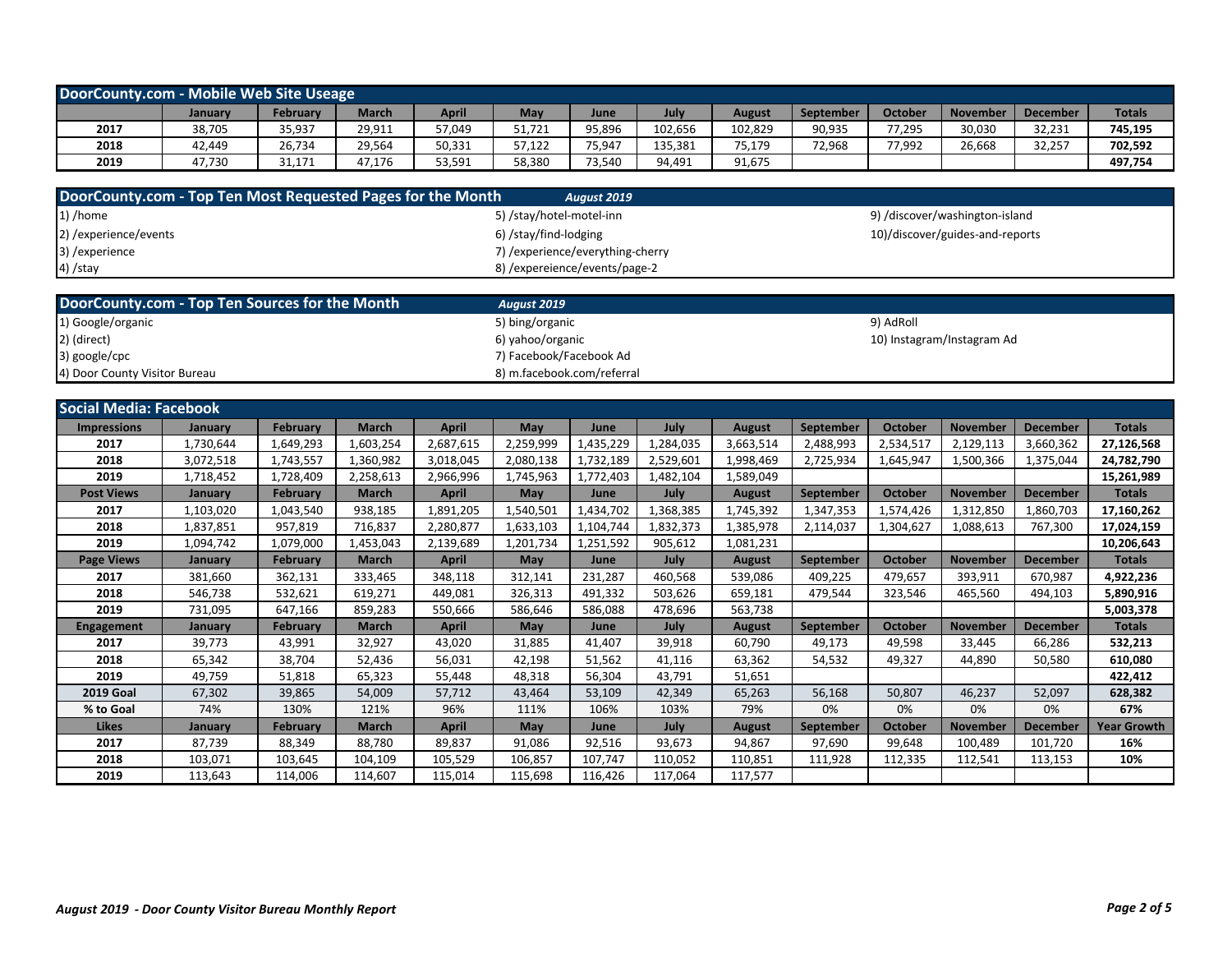| <b>Social Media: Instagram</b> |         |                 |              |              |        |        |        |               |                  |                |                 |                 |                    |
|--------------------------------|---------|-----------------|--------------|--------------|--------|--------|--------|---------------|------------------|----------------|-----------------|-----------------|--------------------|
| <b>Followers</b>               | January | February        | <b>March</b> | <b>April</b> | May    | June   | July   | <b>August</b> | September        | <b>October</b> | <b>November</b> | <b>December</b> | <b>Year Growth</b> |
| 2017                           | 19,129  | 19,735          | 20,390       | 21,199       | 20,955 | 21,616 | 22,336 | 23,170        | 24,454           | 25,758         | 26,662          | 27,252          | 42%                |
| 2018                           | 28,530  | 29,300          | 29,800       | 30,900       | 31,738 | 32,601 | 34,018 | 35,115        | 36,713           | 38,434         | 39,234          | 39,874          | 46%                |
| 2019                           | 41,489  | 42.444          | 43,816       | 46,615       | 46,602 | 47,731 | 49,306 | 50,480        |                  |                |                 |                 |                    |
| <b>Comment Likes</b>           | January | <b>February</b> | <b>March</b> | <b>April</b> | May    | June   | July   | <b>August</b> | <b>September</b> | <b>October</b> | <b>November</b> | <b>December</b> | <b>Total</b>       |
| 2017                           | 13,320  | 10,969          | 10,416       | 11,025       | 18,711 | 14,257 | 25,873 | 45,631        | 30,539           | 35,793         | 28,211          | 28,914          | 273,659            |
| 2018                           | 45,098  | 42,117          | 29,993       | 27,800       | 35,035 | 26,126 | 26,908 | 39,006        | 45,371           | 65,311         | 60,469          | 42,461          | 485,695            |
| 2019                           | 68,928  | 55,396          | 54,769       | 47,200       | 51,007 | 43,701 | 39,622 | 35,582        |                  |                |                 |                 | 396,205            |
| <b>2019 Goal</b>               | 46,451  | 43,381          | 30,893       | 28,634       | 36,086 | 26,909 | 27,715 | 40,176        | 46,732           | 67.270         | 62,283          | 43,735          | 500,265            |
| % to Goal                      | 148%    | 128%            | 177%         | 165%         | 141%   | 162%   | 143%   | 89%           | 0%               | 0%             | 0%              | 0%              | 79%                |

| <b>Social Media: Twitter</b> |                |          |              |              |        |        |        |               |           |                |                 |                 |                    |
|------------------------------|----------------|----------|--------------|--------------|--------|--------|--------|---------------|-----------|----------------|-----------------|-----------------|--------------------|
| <b>Followers</b>             | January        | February | <b>March</b> | <b>April</b> | May    | June   | July   | <b>August</b> | September | October        | <b>November</b> | <b>December</b> | <b>Year Growth</b> |
| 2017                         | 5,201          | 5,264    | 5,368        | 5,439        | 5,531  | 5,674  | 5,731  | 5,858         | 5,947     | 6,034          | 6,067           | 6,062           | 15%                |
| 2018                         | 6,114          | 6,178    | 6,225        | 6,271        | 6,315  | 6,378  | 6,418  | 6,394         | 6,423     | 6,459          | 6,470           | 6,497           | 7%                 |
| 2019                         | 6,505          | 6,529    | 6,587        | 6,615        | 6,649  | 6,708  | 6,777  | 6,823         |           |                |                 |                 |                    |
| <b>Impressions</b>           | <b>January</b> | February | <b>March</b> | <b>April</b> | May    | June   | July   | <b>August</b> | September | <b>October</b> | <b>November</b> | <b>December</b> | <b>Totals</b>      |
| 2017                         | 51,700         | 50,300   | 52,500       | 22,600       | 23,800 | 50,100 | 48,700 | 63,300        | 50,900    | 42,000         | 41,000          | 36,600          | 533,500            |
| 2018                         | 40,100         | 36,800   | 20,300       | 22,100       | 13,900 | 33,000 | 28,300 | 20,300        | 32,200    | 30,100         | 15,900          | 17,900          | 310,900            |
| 2019                         | 41,303         | 64,700   | 51,200       | 47,200       | 39,900 | 48.700 | 50,200 | 42,500        |           |                |                 |                 | 385.703            |
| <b>2019 Goal</b>             | 46,453         | 37,904   | 20,909       | 22,763       | 14,317 | 33,990 | 29,149 | 20,909        | 33,166    | 31,003         | 16,377          | 18,437          | 325,377            |
| % to Goal                    | 89%            | 171%     | 245%         | 207%         | 279%   | 143%   | 172%   | 203%          | 0%        | 0%             | 0%              | 0%              | 119%               |

| <b>Pay-Per-Click Results</b> |         |          |              |        |        |        |        |        |           |         |                 |                 |               |
|------------------------------|---------|----------|--------------|--------|--------|--------|--------|--------|-----------|---------|-----------------|-----------------|---------------|
|                              | January | February | <b>March</b> | April  | May    | June   | July   | August | September | October | <b>November</b> | <b>December</b> | <b>Totals</b> |
| 2017                         | 3,316   | 4,711    | 4,356        | 7,920  | 9,886  | 7,837  | 6,338  | 5,409  | 8,916     | 4,210   | 2745            | 2697            | 68,341        |
| 2018                         | 2,988   | 2,652    | 3,614        | 4,174  | 5,418  | 5,418  | 5,696  | 5,311  | 4,553     | 3,723   | 4,524           | 9,442           | 57,513        |
| 2019                         | 7,554   | 7,080    | 11,305       | 10,866 | 12,797 | 16,264 | 19,465 | 20,134 |           |         |                 |                 | 105,465       |

| Door County E-Newsletter - Number of E-Mail Subscribers |         |          |              |         |         |         |         |               |           |                |          |          |                    |
|---------------------------------------------------------|---------|----------|--------------|---------|---------|---------|---------|---------------|-----------|----------------|----------|----------|--------------------|
|                                                         | January | February | <b>March</b> | April   | May     | June    | July    | <b>August</b> | September | <b>October</b> | November | December | <b>Year Growth</b> |
| 2017                                                    | 190.046 | 190.194  | 190.242      | 190.260 | 190.445 | 196.070 | 200.066 | 201.811       | 208.021   | 209.186        | 212.923  | 215.634  | 13%                |
| 2018                                                    | 217.799 | 217.426  | 219.282      | 219.506 | 223.269 | 225.545 | 226.277 | 229.000       | 226.614   | 229.332        | 234.265  | 236,007  | 9%                 |
| 2019                                                    | 234.402 | 235,885  | 237,388      | 234,602 | 230,667 | 231,672 | 233,441 | 234,294       |           |                |          |          |                    |

| Door County E-Newsletter - Open Rates |                |          |        |        |        |        |        |        |           |         |                 |                 |         |
|---------------------------------------|----------------|----------|--------|--------|--------|--------|--------|--------|-----------|---------|-----------------|-----------------|---------|
|                                       | <b>January</b> | February | March  | April  | May    | June   | July   | August | September | October | <b>November</b> | <b>December</b> | Average |
| 2017                                  | 19.00%         | 18.40%   | 20.00% | 20.30% | 22.10% | 26.90% | 21.25% | 22.15% | 23.93%    | 23.25%  | 20.78%          | 17.39%          | 21.29%  |
| 2018                                  | 20.73%         | 18.86%   | 20.03% | 24.67% | 21.24% | 23.08% | 25.26% | 24.00% | 26.91%    | 20.71%  | 18.83%          | 17.22%          | 21.80%  |
| 2019                                  | 19.06%         | 22.14%   | 21.20% | 22.52% | 23.26% | 23.87% | 26.49% | 26.51% |           |         |                 |                 |         |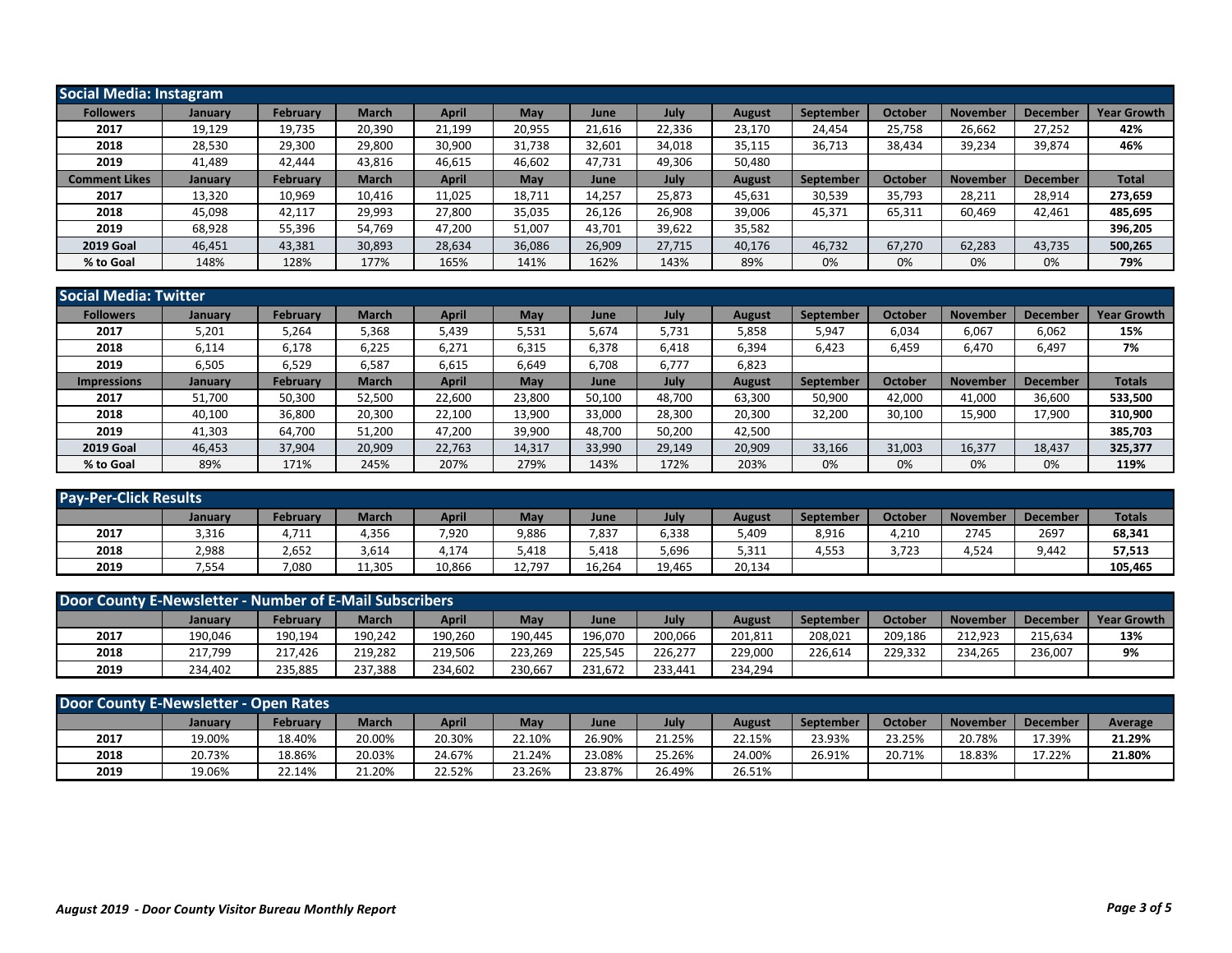| Door County E-Newsletter - Click Thru's |         |              |              |       |       |       |       |        |                  |         |                 |                 |         |
|-----------------------------------------|---------|--------------|--------------|-------|-------|-------|-------|--------|------------------|---------|-----------------|-----------------|---------|
|                                         | January | February     | <b>March</b> | April | May   | June  | July  | August | <b>September</b> | October | <b>November</b> | <b>December</b> | Average |
| 2017                                    | 1.38%   | 1.44%        | 2.46%        | 2.54% | 2.97% | 3.33% | 3.21% | 3.25%  | 3.95%            | 3.41%   | 1.79%           | 1.40%           | 2.84%   |
| 2018                                    | 2.42%   | <b>1.45%</b> | 2.07%        | 4.67% | 3.11% | 3.69% | 4.54% | 4.25%  | 5.03%            | 2.91%   | 2.38%           | 1.40%           | 2.96%   |
| 2019                                    | 2.66%   | 3.60%        | 3.29%        | 2.76% | 3.66% | 2.74% | 4.31% | 4.49%  |                  |         |                 |                 |         |

| <b>Advertising - Gross Impressions</b> |           |          |              |              |            |            |           |            |                  |                |                 |                 |              |
|----------------------------------------|-----------|----------|--------------|--------------|------------|------------|-----------|------------|------------------|----------------|-----------------|-----------------|--------------|
|                                        | January   | February | <b>March</b> | <b>April</b> | May        | June       | July      | August     | <b>September</b> | <b>October</b> | <b>November</b> | <b>December</b> | <b>Total</b> |
| 2017                                   | 985,753   | 833,234  | 1,013,617    | 7,603,408    | 21,657,197 | 8,729,671  | 3,703,971 | 5,517,368  | 30,509,295       | 5,855,064      | 2,353,032       | 1,925,577       | 90,687,187   |
| 2018                                   | 1.544.151 | 845.954  | 309.135      | 11,518,385   | 10,069,500 | 10.964.047 | 6,575,311 | 3,395,955  | 51.220.912       | 9.360.457      | 1,014,882       | 289.550         | 107,108,239  |
| 2019                                   | 746,596   | 804,685  | 3,797,293    | 19,926,019   | 24,361,571 | 4.439.997  | 3,254,874 | 14,679,101 |                  |                |                 |                 | 72,010,136   |

| <b>Advertising - Media Placed 2019</b> |         |          |          |           |           |          |          |          |           |                |                 |                 |              |
|----------------------------------------|---------|----------|----------|-----------|-----------|----------|----------|----------|-----------|----------------|-----------------|-----------------|--------------|
|                                        | January | February | March    | April     | May       | June     | July     | August   | September | <b>October</b> | <b>November</b> | <b>December</b> | <b>Total</b> |
| <b>Total Paid</b>                      | \$9,242 | \$9,750  | \$27.906 | \$137.999 | \$237,633 | \$44.546 | \$29.454 | \$41,485 |           |                |                 |                 | \$538.015    |
| <b>Co-Op Dollars</b>                   | \$1,150 | 425ء     | `4,256   | 4,787     | \$7,162   | \$10,324 | \$12,006 | \$9,918  | \$6,181   | \$2,900        |                 |                 | \$60,109     |

| <b>Online Video Views</b> (includes YouTube channels, Vimeo channel and live or embedded Facebook videos featuring DCVB video content such as Explore The Door, Our Door County, AskDoCo, aerial videos, TV ads, etc) |         |          |              |         |         |         |         |         |           |         |                 |                 |               |
|-----------------------------------------------------------------------------------------------------------------------------------------------------------------------------------------------------------------------|---------|----------|--------------|---------|---------|---------|---------|---------|-----------|---------|-----------------|-----------------|---------------|
|                                                                                                                                                                                                                       | January | Februarv | <b>March</b> | April   | May     | June    | July    | August  | September | October | <b>November</b> | <b>December</b> | <b>Totals</b> |
| 2017                                                                                                                                                                                                                  | 108.900 | 58.593   | 230.569      | 93,567  | 310,189 | 108.740 | 156.202 | 273.789 | 131.248   | 67,796  | 30.235          | 118,576         | .,688,404     |
| 2018                                                                                                                                                                                                                  | 209,008 | 64,757   | 115.746      | 149,384 | 163.922 | 179,972 | 213.921 | 232,556 | 154,293   | 74,836  | 42,085          | 109.328         | L,709,808     |
| 2019                                                                                                                                                                                                                  | 187,976 | 154,620  | 405,237      | 156,856 | 145,688 | 175,083 | 90,004  | 55,746  |           |         |                 |                 | 1,371,210     |

| <b>Media Marketing Program - Impressions</b> |                |            |            |              |            |            |            |               |            |             |                 |                 |               |
|----------------------------------------------|----------------|------------|------------|--------------|------------|------------|------------|---------------|------------|-------------|-----------------|-----------------|---------------|
|                                              | <b>January</b> | February   | March      | <b>April</b> | May        | June       | July       | <b>August</b> | September  | October     | <b>November</b> | <b>December</b> | <b>Totals</b> |
| 2017                                         | 1,622,190      | 23.245.548 | 46,255,024 | 59,347,949   | 63,113,257 | 471.473    | 9,467,495  | 12,243,846    | 9.599.786  | 43,134,997  | 25,556,173      | 20,199,694      | 314,257,432   |
| 2018                                         | 28,732,589     | 167.205    | 11,962,094 | 2,748,491    | 24,027,022 | 5.410.708  | 58,217,837 | 6,349,408     | 44,136,913 | 103,292,833 | 83,323,220      | 136,947         | 369,505,267   |
| 2019                                         | 99.963.410     | 62.423.890 | 30.432.627 | 13,209,923   | 6.647.728  | 7.063.714  | 97,886,602 | 10,801,279    |            |             |                 |                 | 328.429.173   |
| <b>2019 Goal</b>                             | 22,266,505     | 13,890,274 | 31,226,624 | 26,648,368   | 26,212,359 | 21,010,063 | 39,193,985 | 25,379,811    | 24.752.483 | 52,921,575  | 29.620.344      | 34,029,602      | 347,151,993   |
| % to Goal                                    | 449%           | 449%       | 97%        | 50%          | 25%        | 34%        | 250%       | 43%           | 0%         | 0%          | 0%              | 0%              | 95%           |

| <b>Media Marketing Program - Visiting Journalists</b> |         |          |              |              |     |      |      |               |           |          |          |                 |               |
|-------------------------------------------------------|---------|----------|--------------|--------------|-----|------|------|---------------|-----------|----------|----------|-----------------|---------------|
|                                                       | January | February | <b>March</b> | <b>April</b> | May | June | July | <b>August</b> | September | October  | November | <b>December</b> | <b>Totals</b> |
| 2017                                                  | 11      |          |              | v            |     | 16   | 0    | 15            |           | 12<br>ᅩᄼ |          |                 | 72            |
| 2018                                                  |         |          |              |              | ᅩ   | 15   |      | 14            |           | 10       |          |                 | 70            |
| 2019                                                  |         |          |              |              |     | 22   |      | 18            |           |          |          |                 | 48            |
| <b>2019 Goal</b>                                      |         |          |              |              |     | 26   |      | 16            | 10        |          |          | 10              | 70            |
| % to Goal                                             |         | 100%     |              |              |     | 85%  |      | 113%          | 0%        |          |          | 0%              | 69%           |

| Media Marketing Program - Ad Value Equivalency (AVE) |                |           |              |           |             |           |           |           |                  |           |           |                 |               |
|------------------------------------------------------|----------------|-----------|--------------|-----------|-------------|-----------|-----------|-----------|------------------|-----------|-----------|-----------------|---------------|
|                                                      | <b>January</b> | February  | <b>March</b> | April     | May         | June      | July      | August    | <b>September</b> | October   | November  | <b>December</b> | <b>Totals</b> |
| 2017                                                 | \$84,480       | \$358,050 | \$249.878    | \$323,850 | \$1,422,511 | \$98,393  | \$42,510  | \$176,288 | \$62,018         | \$133,193 | \$125,645 | \$165,135       | \$3,241,951   |
| 2018                                                 | \$551,054      | \$22,137  | \$92,975     | \$230,303 | \$9,231     | \$134,446 | \$278,766 | \$452,932 | \$400,343        | \$652,367 | \$658,310 | \$21,450        | \$3,504,314   |
| 2019                                                 | \$373,010      | \$172,097 | \$61,967     | \$711,055 | \$128,671   | \$295,606 | \$232.542 | \$70,927  |                  |           |           |                 | \$2,045,875   |